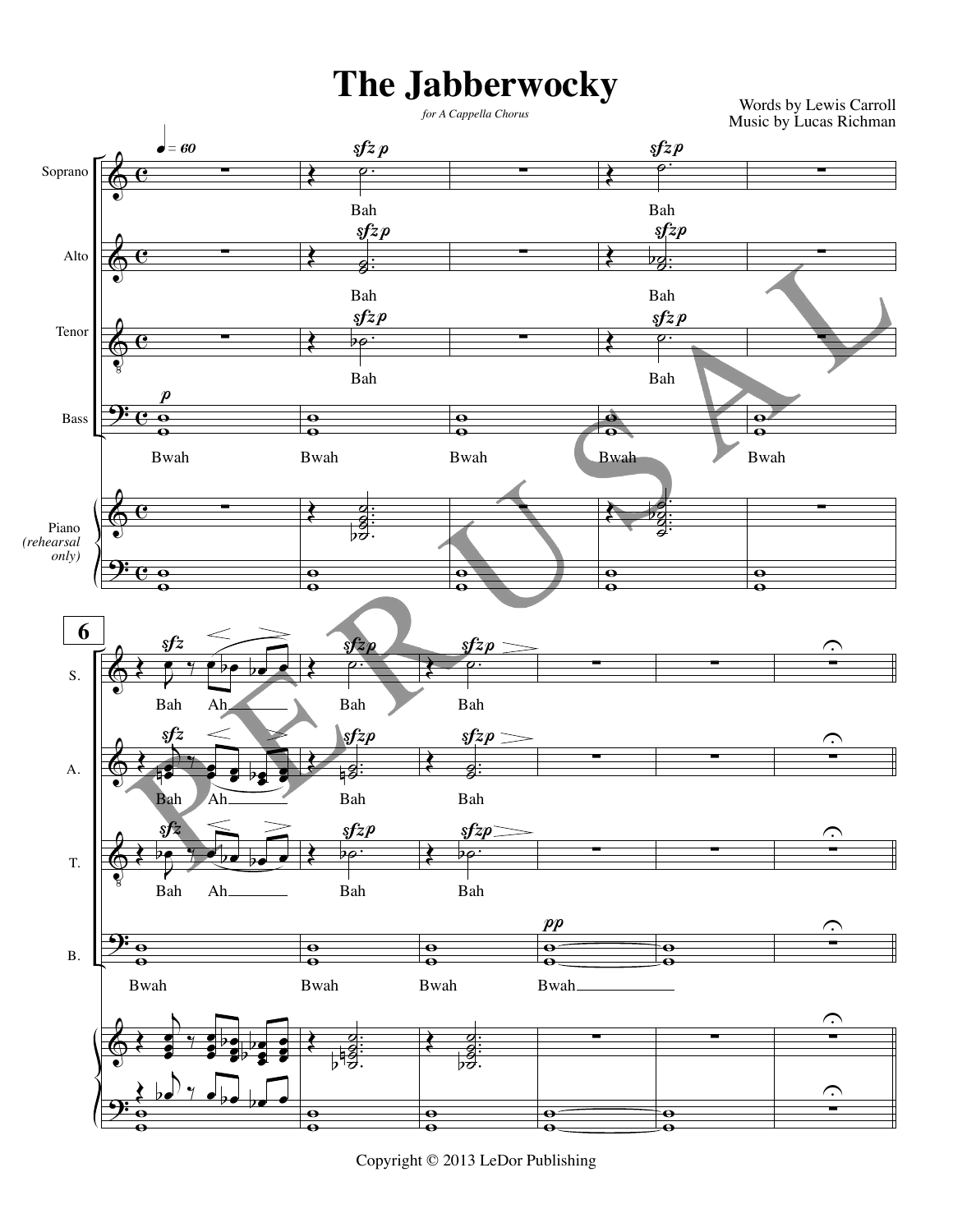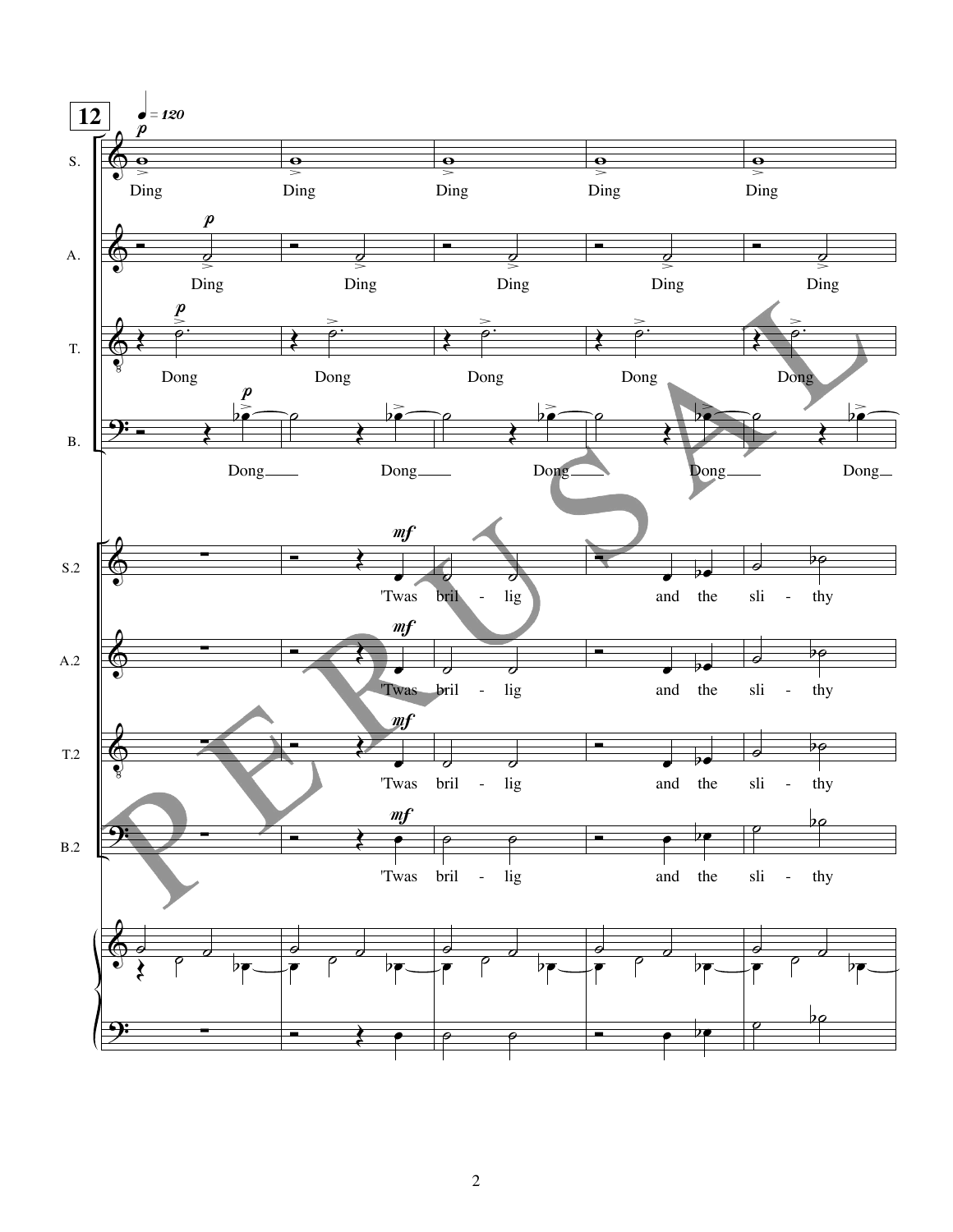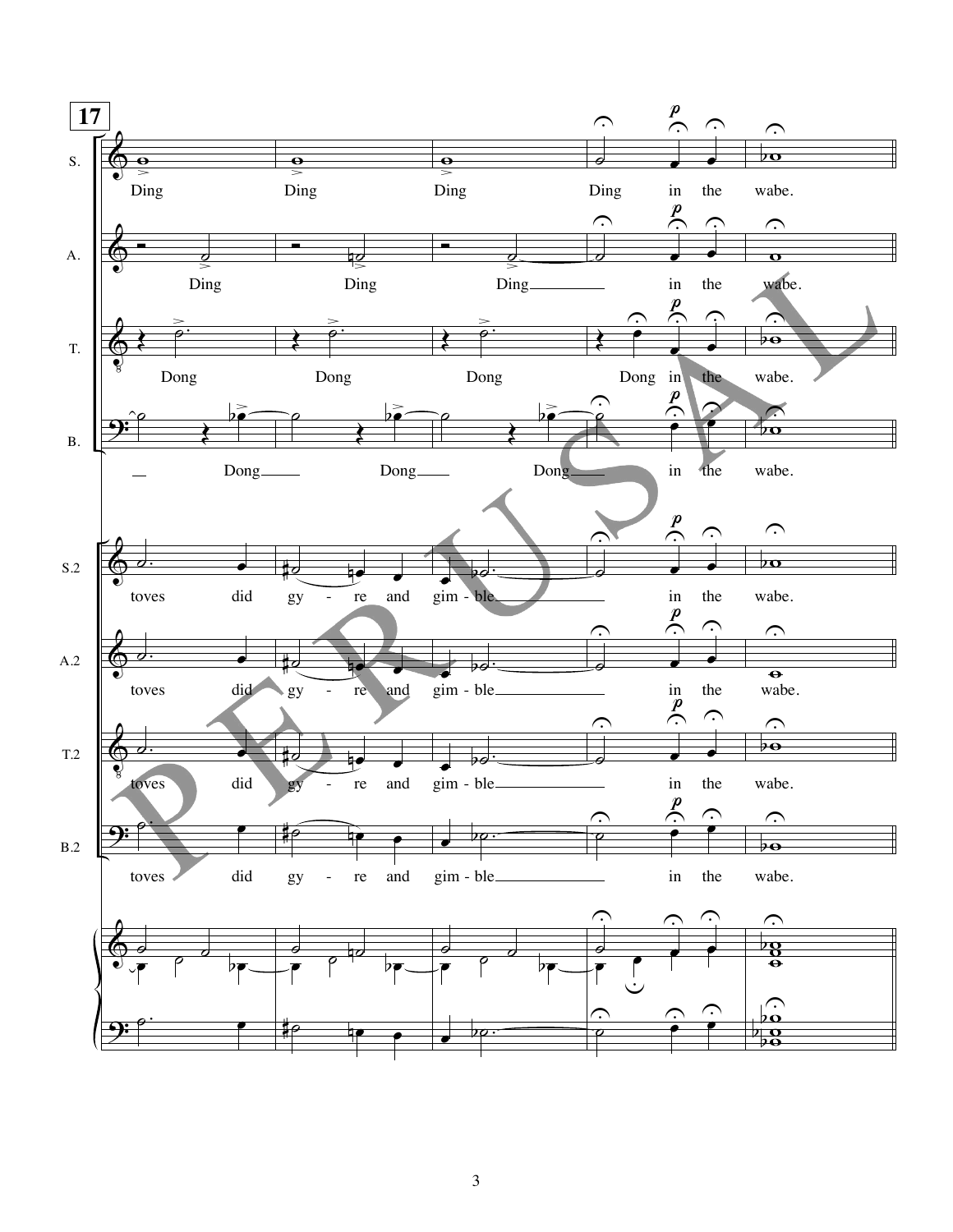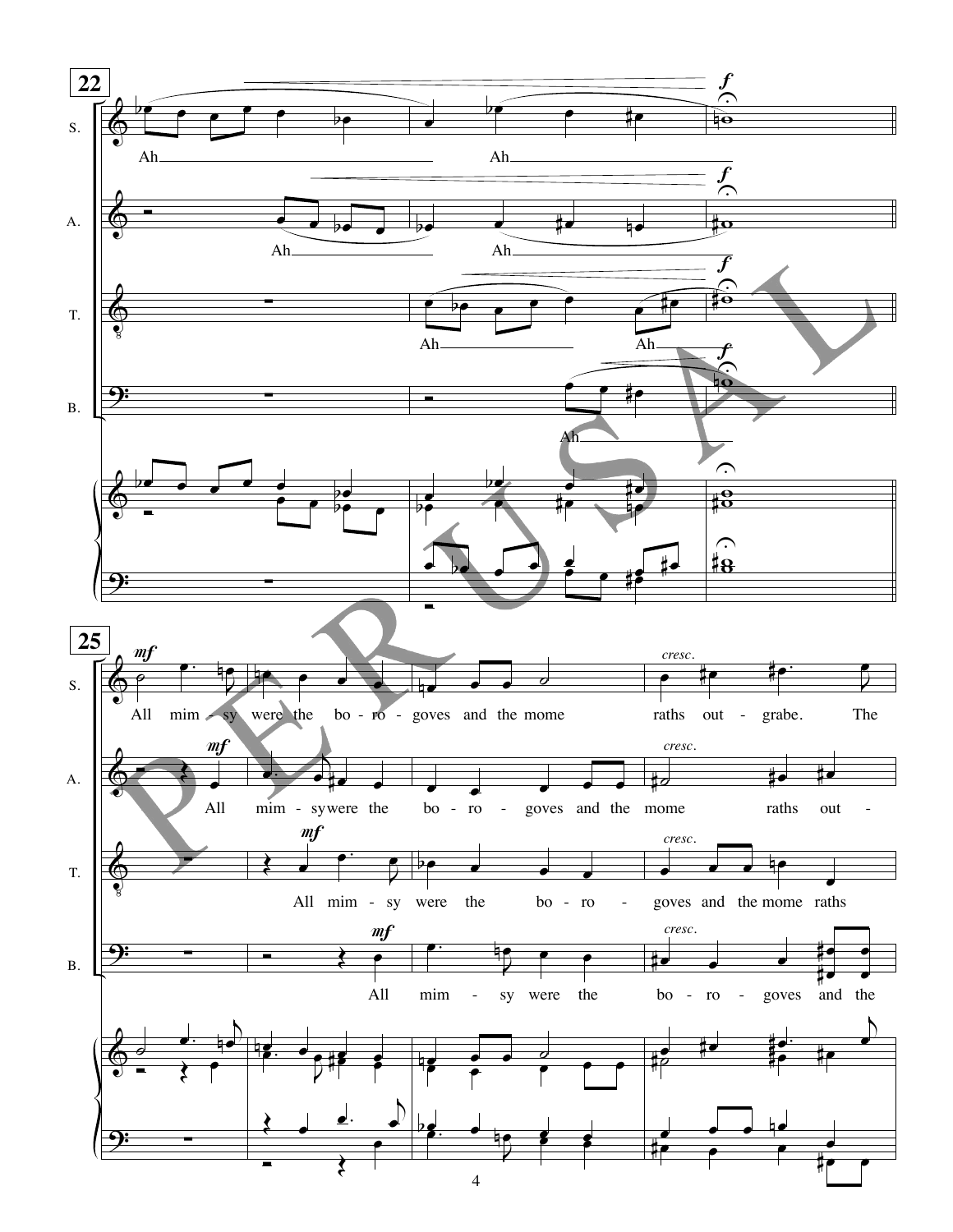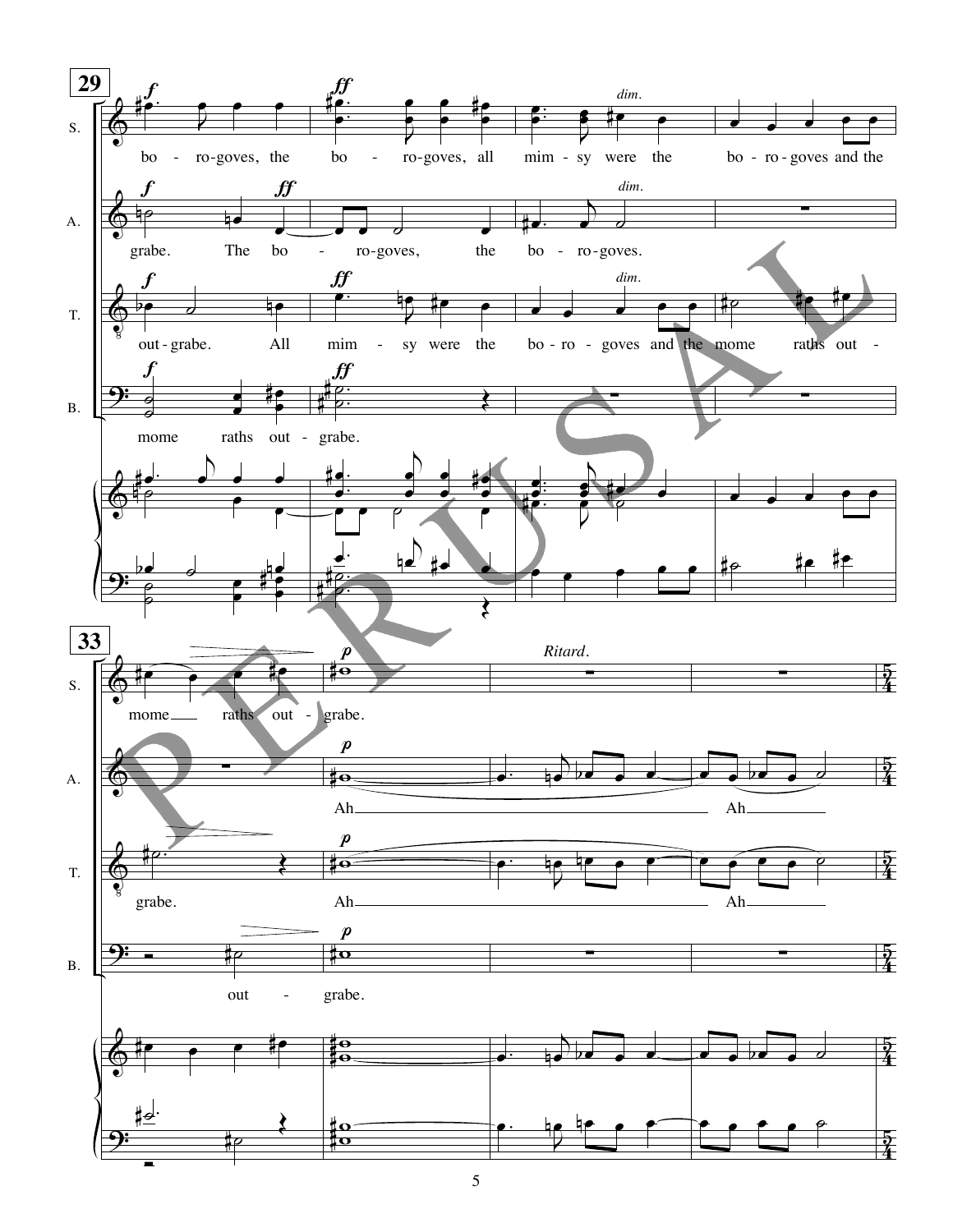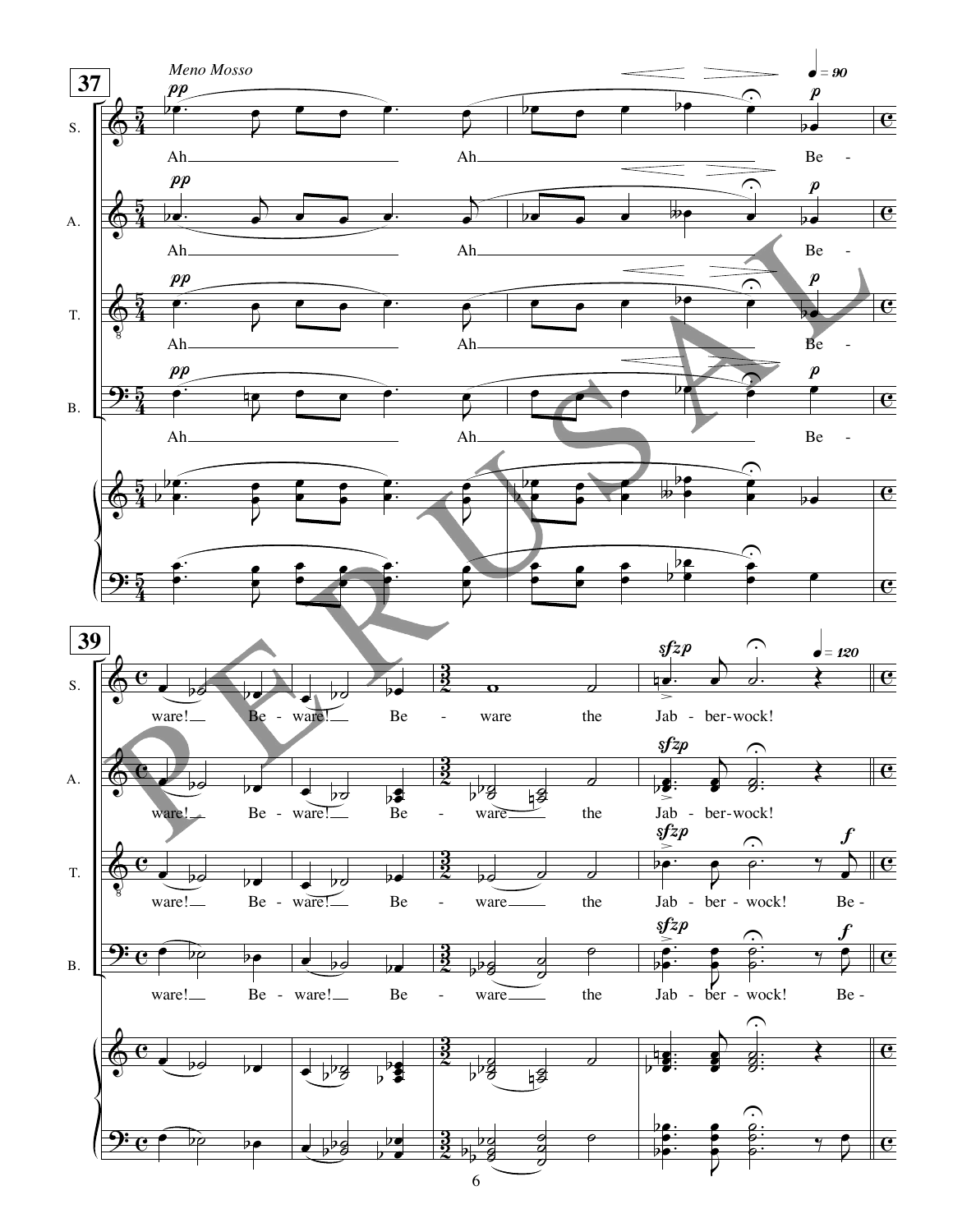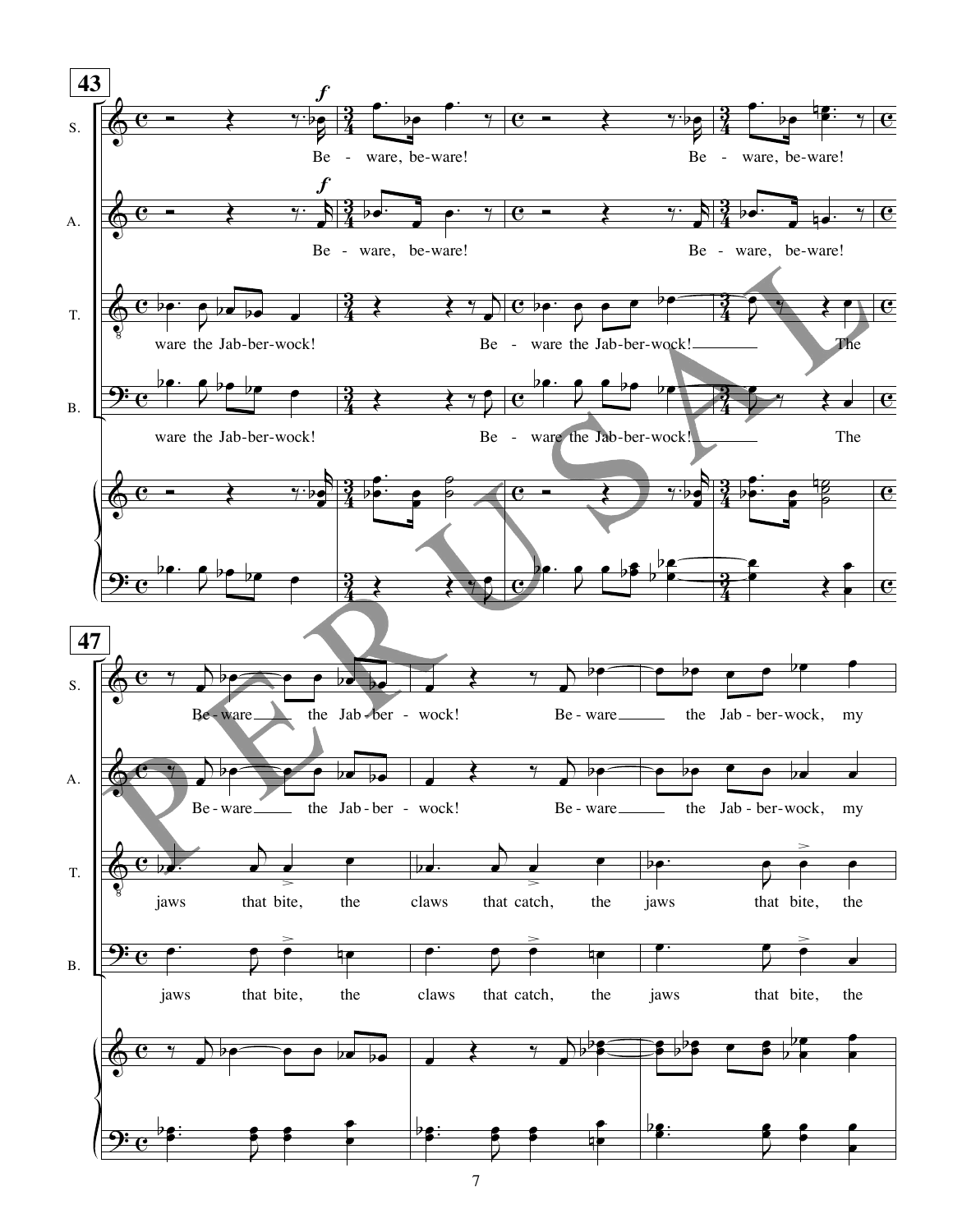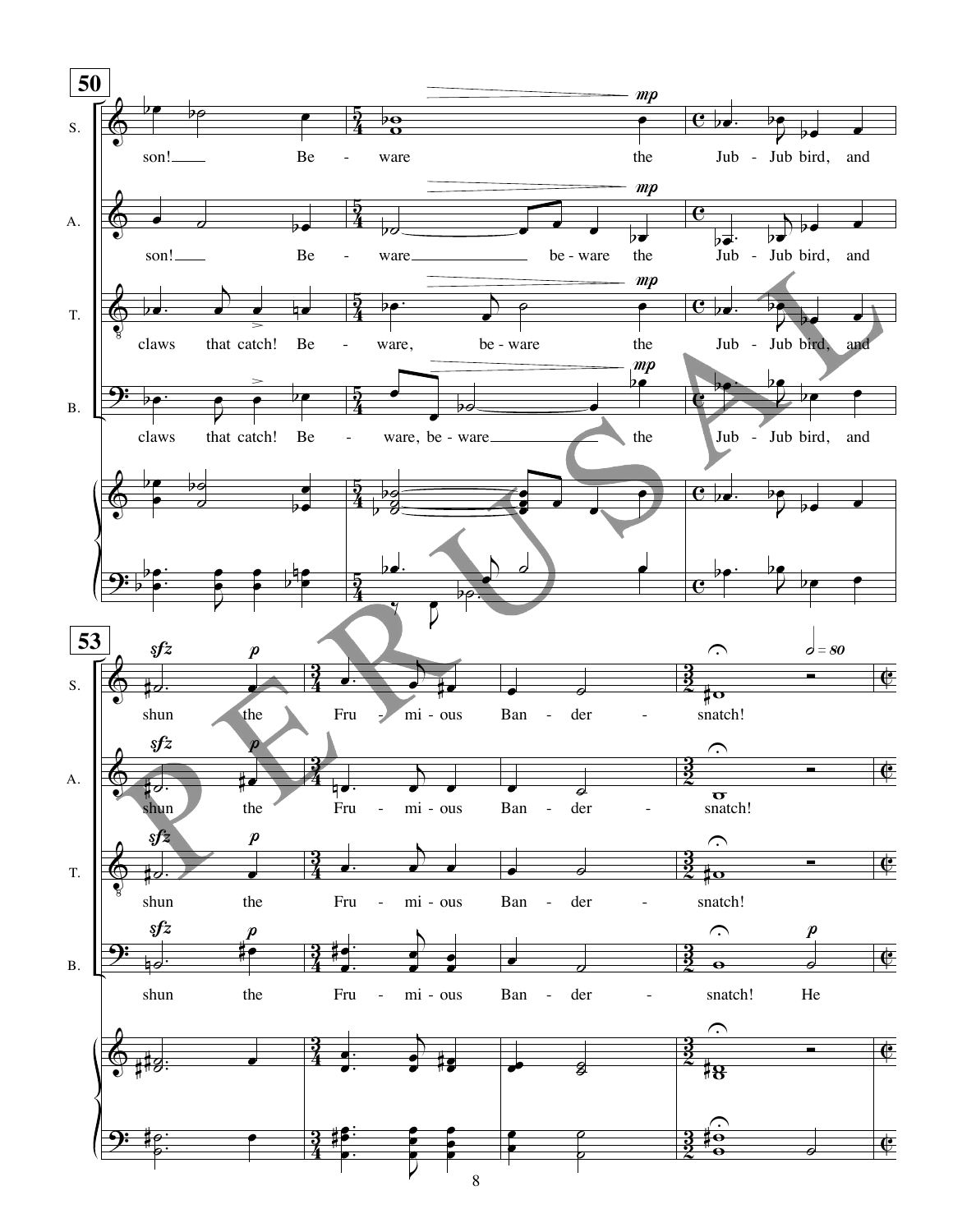

 $\overline{9}$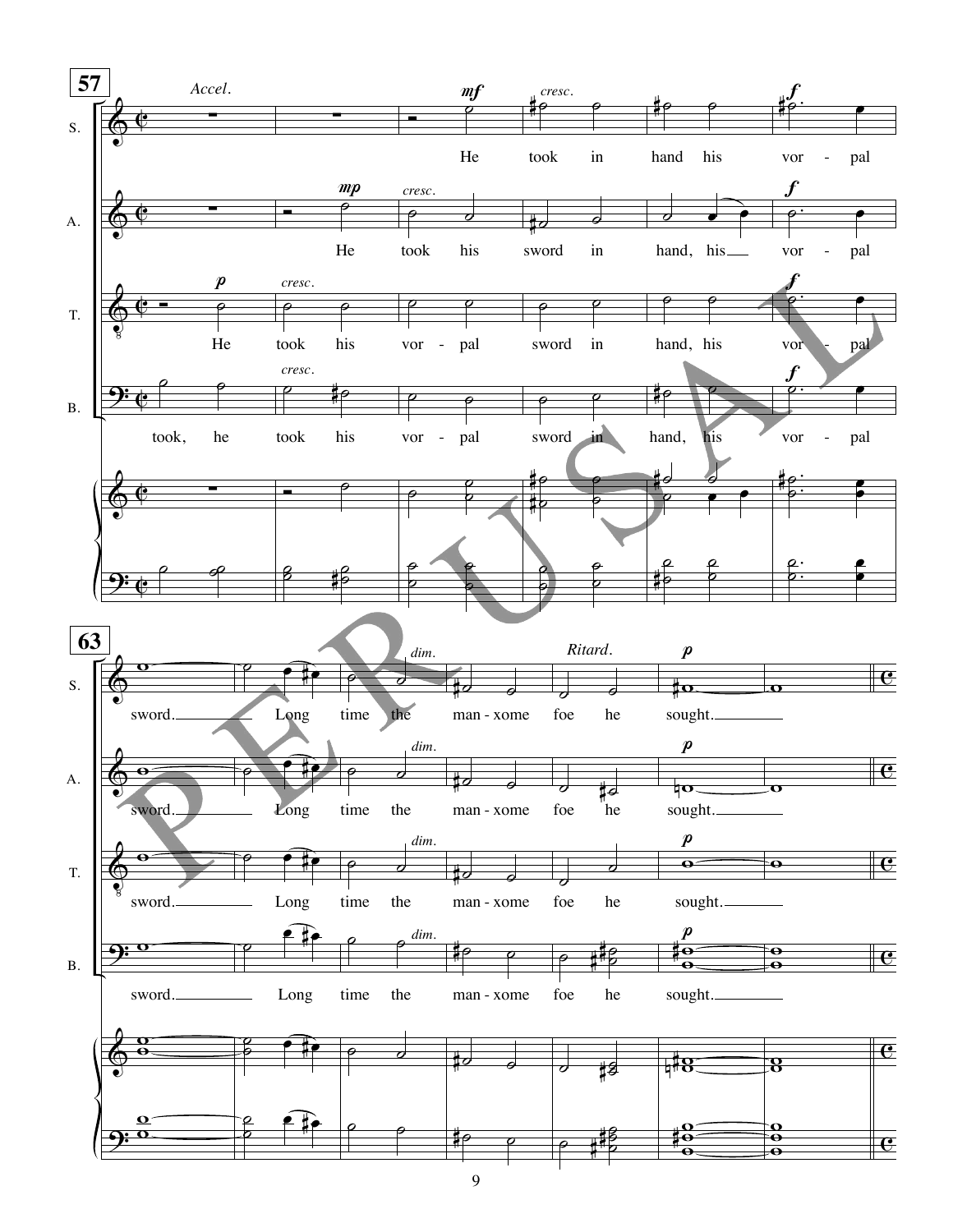